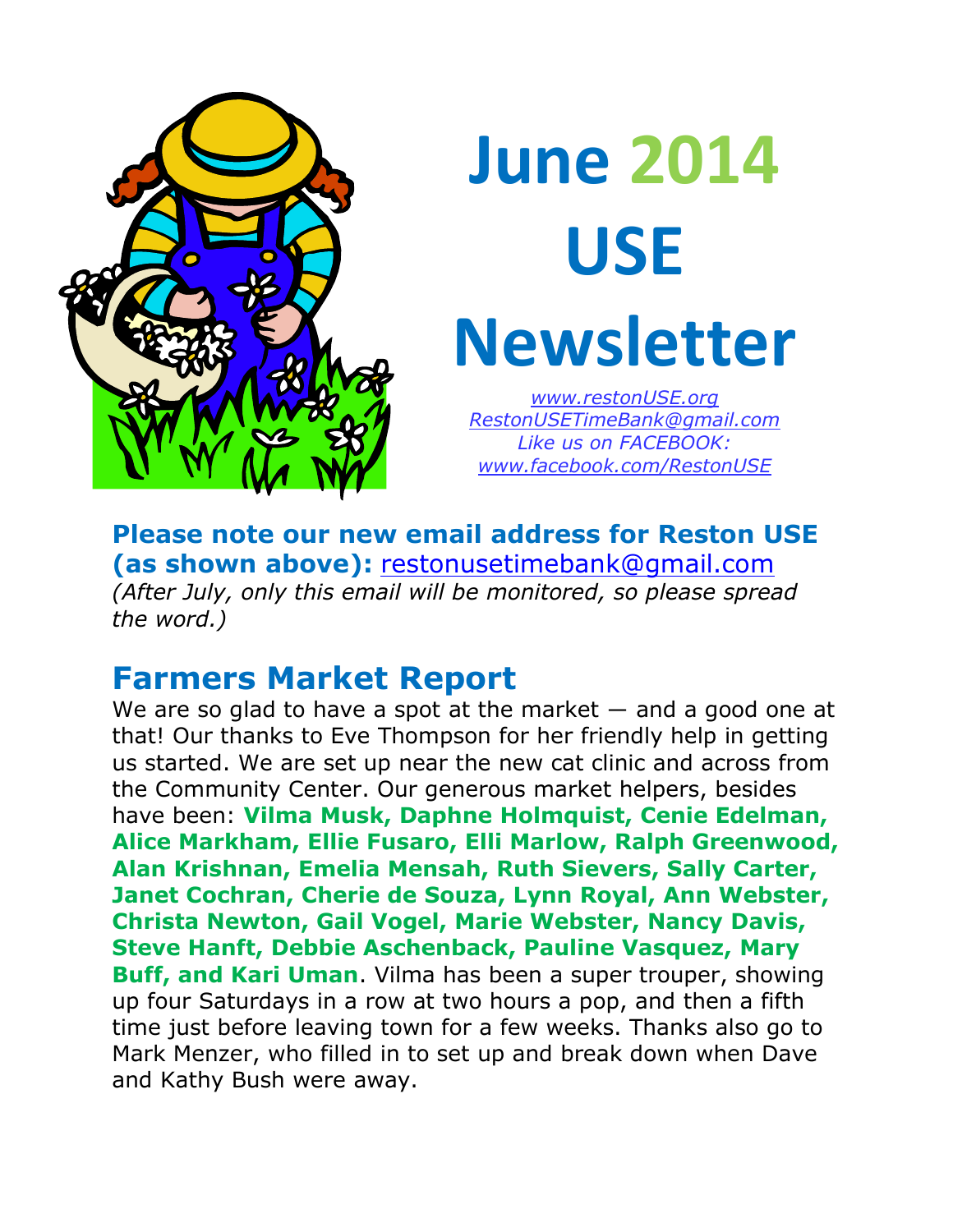#### **Farmers Market helpers are** *needed* **and** *welcome***.**

We plan to be at the market until it closes in early November, and **Barbara Berlage** is calling around to fill the schedule. We have hourly shifts at 9, 10 and 11 a.m.; the market closes at noon. If you can spare an hour, or even two as some volunteers have done, just say *"YES"* when she calls you.

Also, we could still use a strapping fella or two to help with setting up and breaking down our market table. We have a particularly heavy umbrella stand that's the main concern. It's a matter of a few minutes around 7 a.m. and again around noon. Come on guys  $-$  even once is a big help!

We've had a good bit of interest and are giving away quite a few new applications as well as our informational rack cards.



Ruth Sievers stands to the right of her new eye-catching poster at the Reston Farmers Market, while her husband Steve Hanft peeks playfully from behind it. Kathy Bush is on the left. (Photo by Dave Bush)

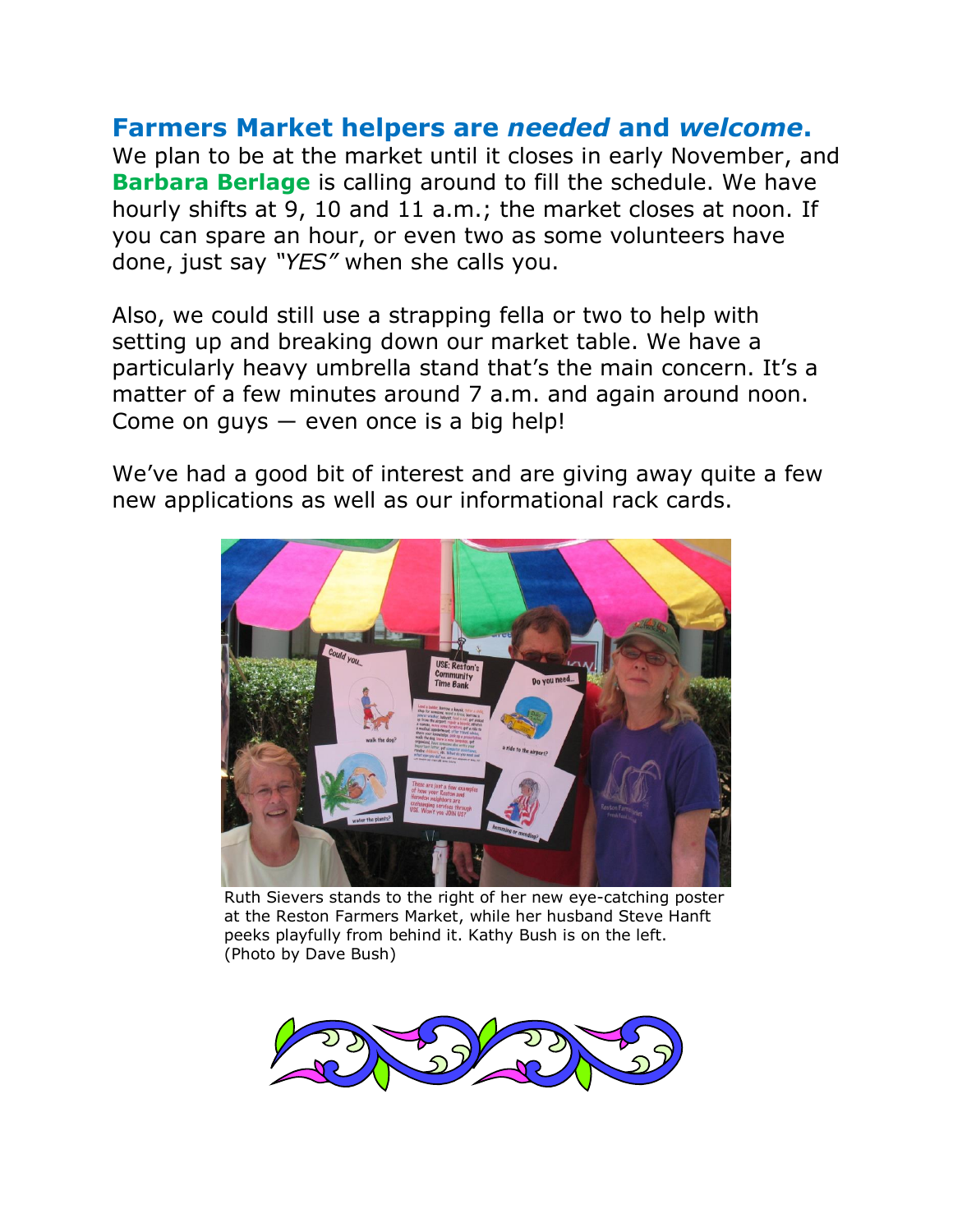# **SAVE THE DATE: Saturday, Sept. 27th for the USE Fall Picnic/Meeting**

**Early July is a great time to mark your calendars for this enjoyable get-together.** This year our site has a **LARGE, UNDER-COVER PAVILION** with electricity, lights, water, three large brick barbecue grills, two portable restrooms, ample picnic tables, a tot lot and plenty of parking. We are ready for whatever the weather brings us, and we *WILL* party on!! **Time: 4:00 p.m., Location: North Hills Picnic Pavilion, North Village Road & Hollow Timber, Reston.**

**\*\*\*\*\*\*\*\*\*\***

## **Transition Time for the USE Board**

Our Time Bank needs at least FIVE more members for the Board of Directors to help build our community and ensure a vibrant Time Bank. **We hope to have all positions filled by September 1st.**

Current vacant positions include those of: **Vice President, Secretary, Marketing and Communications Chair, Technology Chair, and one or two at-large positions.** The Board meets monthly. To learn more about the Board and/or express your interest, please contact any of the current Board members: Cheri Wubbels, President; Kathy Bush; JoAnne Norton; Tim Finefrock; Saima Hedrick; Ellie Fusaro or Malaika Walton.

The next Board meeting should be held on Thursday, July 17th, at 7 p.m. Meeting confirmation and exact location TBD ― not confirmed yet. Contact a board member if you wish to attend.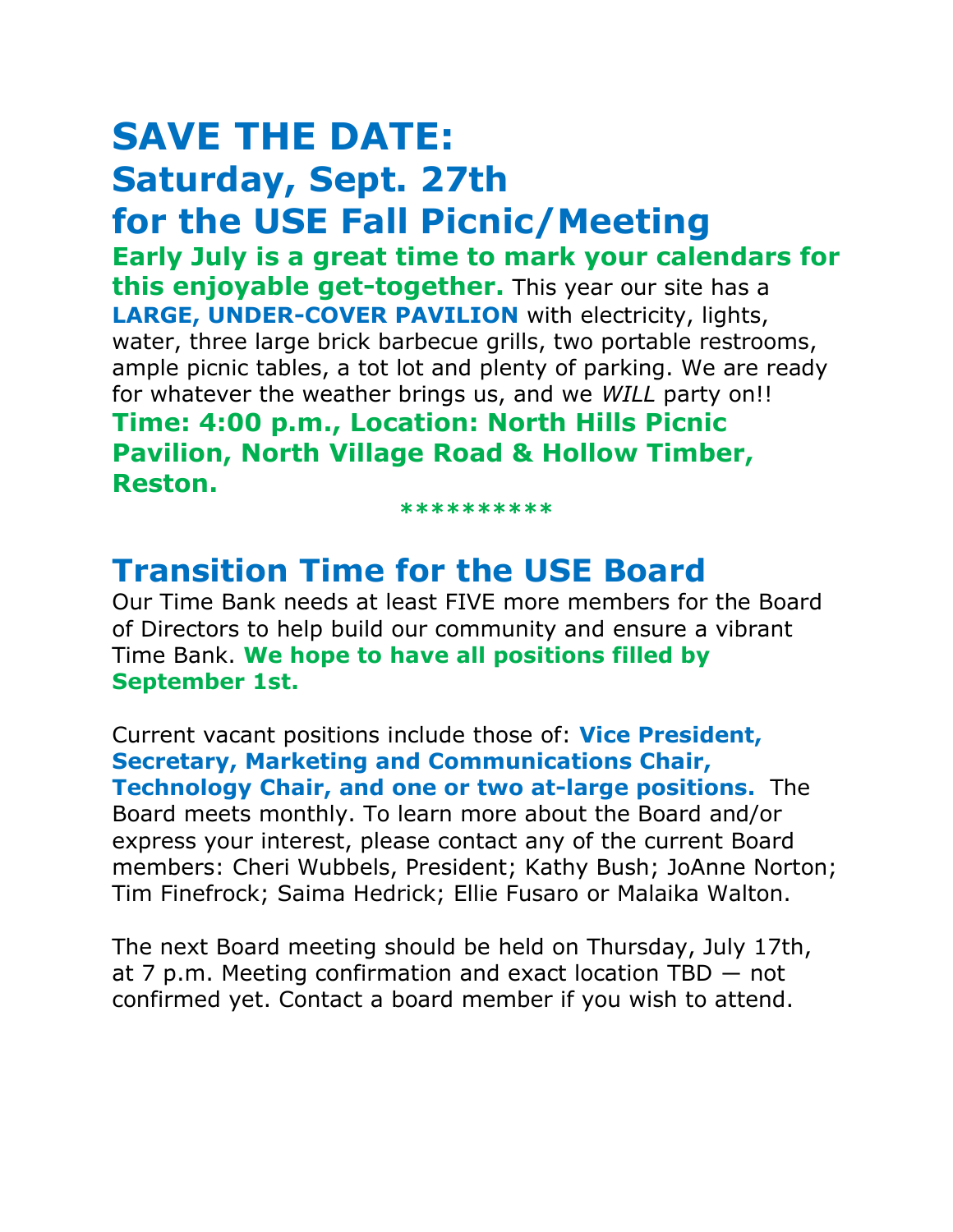# **Focus on Current Members:**



#### **Welcome Layla Jade!**

Our president, Cheri Wubbels, is now a great-grandmother! Layla Jade was born on Friday, June 27th, at 12:12 p.m. She weighed in at 7 lbs., 10 oz. Mother Courtney and daughter are both doing fine.

#### **Transactions to highlight:**

- **JoAnne Norton** spent a couple hours taking care of the **Worrell**'s children. JoAnne commented: "The boys took me to a lovely stream and let me play with their Lego Blocks. Thanks!"
- **Mark Menzer** helped **Laura Gutnick** with some handyman work. Laura commented, "Mark is great. Cleaned my deck furniture and adjusted a sliding screen door in the heat."

**Mark** also helped tutor a USE high school student for her math final exam, which she happily passed.

• **John Lovaas** helped **Sue Beffel** with her garden. The results are shown here.

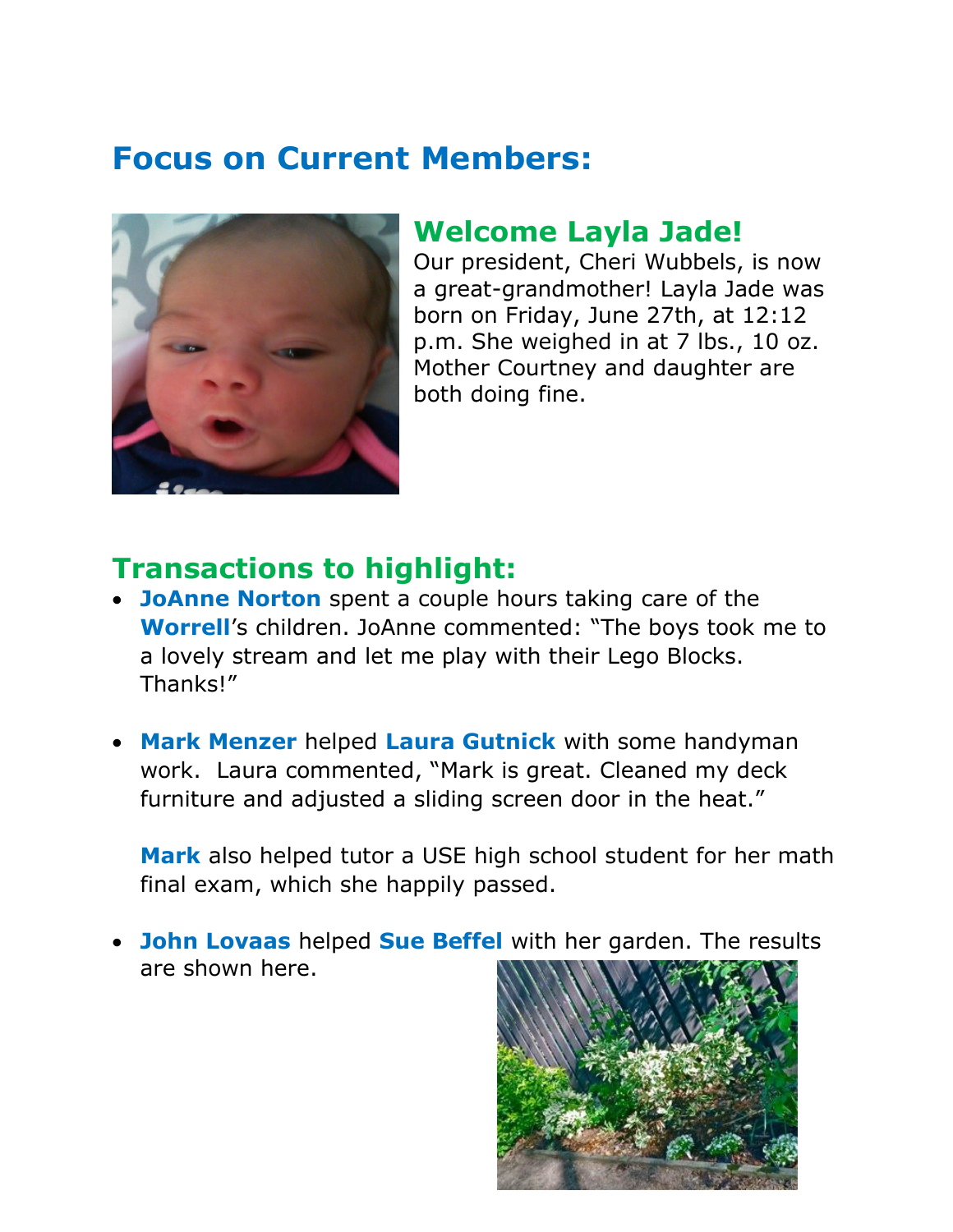### **If you have a special event or transaction** that

you would like to share with other USE members, please get in touch with me, Kathy Bush, at 703-435-6283 or [mkbwrk1@hotmail.com,](mailto:mkbwrk1@hotmail.com) or Cheri Wubbels at 703-742-9182 or [mediavip@aol.com.](mailto:mediavip@aol.com)

#### **Welcome new members!**

- **Lesa and Kira Schmidt:** The Schmidts offer Cooking skills, Lend/Share; Party Planning; Pet Care; Plant Sitting; Rides; Sewing; Shut-ins; Telephoning; Travel Advice; Tutoring.
- **Barbara Wollison:** Barbara offers Organizational skills and Rides.
- **David Brown:** David offers Canoe Instruction on Lake Anne; Canoe Trip Planning; Introduction to White Water Canoeing skills; Nutritional Planning.
- **Sarah and Henry Teagle:** (Available skills to come.)
- **Naveen Srinivasan:** Naveen offers Computer Assistance.

If you would like to contact these new members, try Facebook or send an email to [restonusetimebank@gmail.com](mailto:restonusetimebank@gmail.com).

#### **NOTE: If you stay connected with USE via our**

**private Facebook site** and are not getting e-mail reminders about postings, you are not alone. Lately several people, including several USE members, have mentioned having the same problem  $-$  a glitch we non-technical people haven't figured out how to solve. (I know I have checked the appropriate checkboxes numerous times to no avail.) One solution could be to remind yourself to look into the site a few times a week so you can keep up with activity there. Maybe a tech-savvy USE person has a solution to offer -?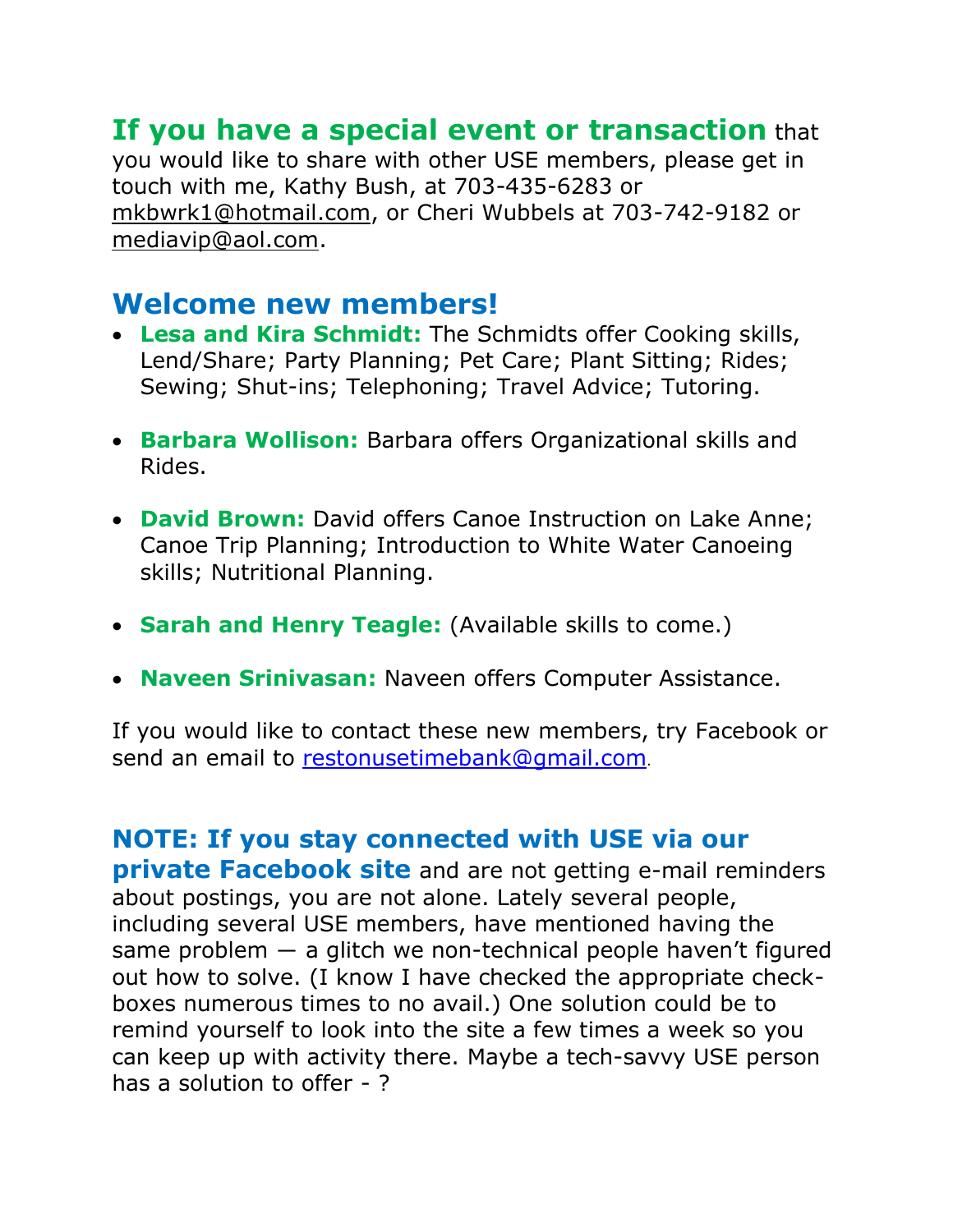#### **\*\*\*\*\*\*\*\*\*\*\*\***

#### **Remembering Jeanette Benedicto**



**We miss your smiling face, Jeanette.**

**\*\*\*\*\*\*\*\*\*\*\*\***

#### **NV RIDE-SHARE PROGRAM**

According to Ellie Fusaro, our liaison person to the NVRides program, volunteer driver opportunities may be soon be available to USE members who wish to participate in a program specifically designed to provide rides to seniors. This is a much more structured program than we have in USE. Drivers would be vetted, rides would be scheduled through a coordinator, and the administrative costs would be funded by money from grants. The coordinator would be key, listing the rides, and volunteers would respond directly online to offer the rides. Watch for more information on this if you are interested.

#### **USE as a Model for Other Communities**

There seems to be considerable interest in looking at USE as a model for other communities concerned with helping older people remain in their homes while still getting the services they need. Along these lines, HVN asked Cheri Wubbels to present the USE Time Bank model at a public information meeting at the Herndon Senior Center on June 5th, given by the Herndon Village Network (HVN). Cheri, Ellie Fusaro and Kathy Bush attended**.**